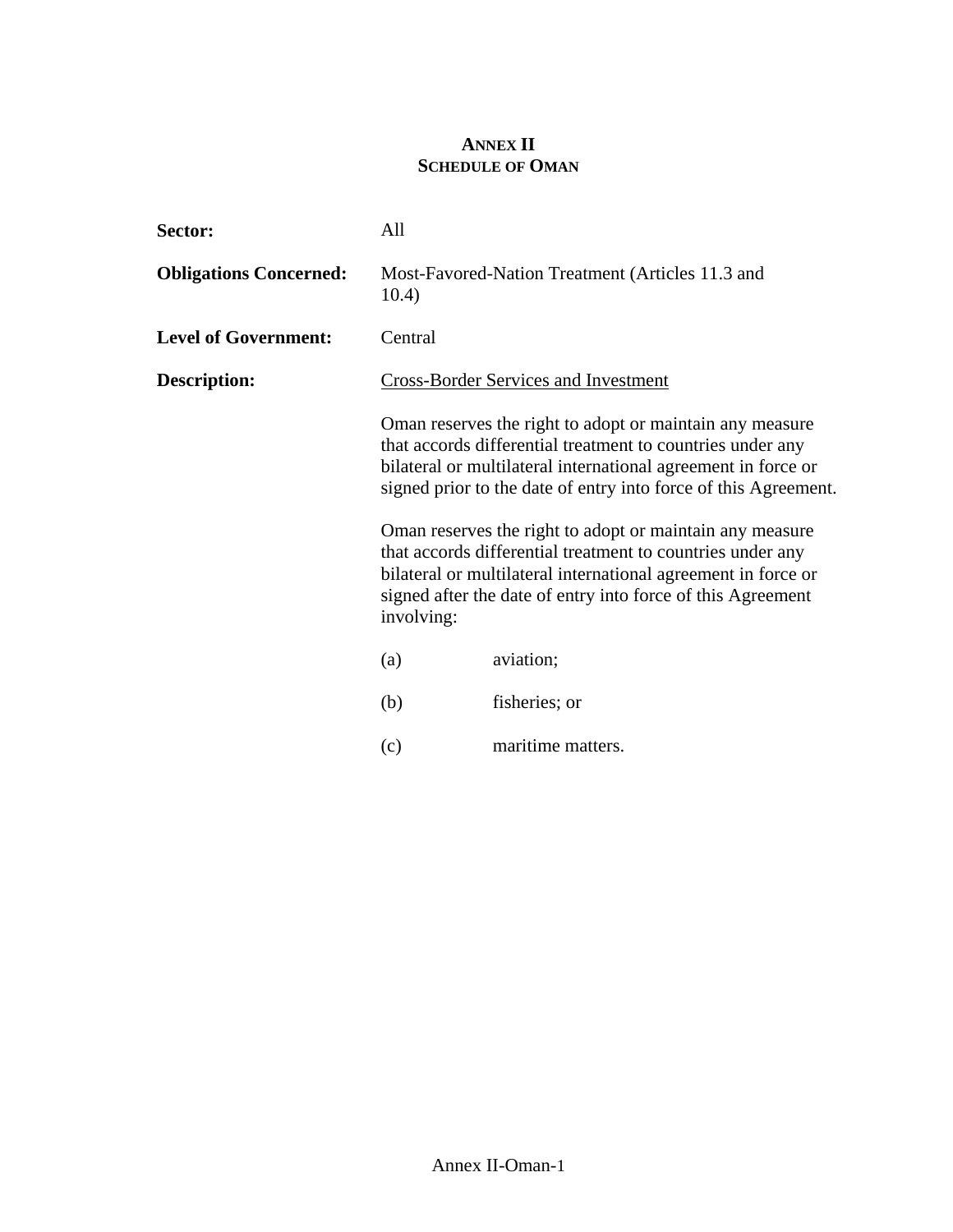| Sector:                       | Electric and Electronic Household Appliance<br>Maintenance and Repair, Barbering, Tailoring, Laundry,<br>Ladies Hair Dressing, and Instructional Driving Services                                                                                                                     |
|-------------------------------|---------------------------------------------------------------------------------------------------------------------------------------------------------------------------------------------------------------------------------------------------------------------------------------|
| <b>Obligations Concerned:</b> | National Treatment (Articles 11.2 and 10.3)                                                                                                                                                                                                                                           |
| <b>Level of Government:</b>   | Central                                                                                                                                                                                                                                                                               |
| Description:                  | <b>Cross-Border Services and Investment</b>                                                                                                                                                                                                                                           |
|                               | Oman reserves the right to adopt or maintain any measure<br>regarding natural persons or enterprises that supply electric<br>and electronic household appliance maintenance and repair,<br>barbering, tailoring, laundry, ladies hair dressing, or<br>instructional driving services. |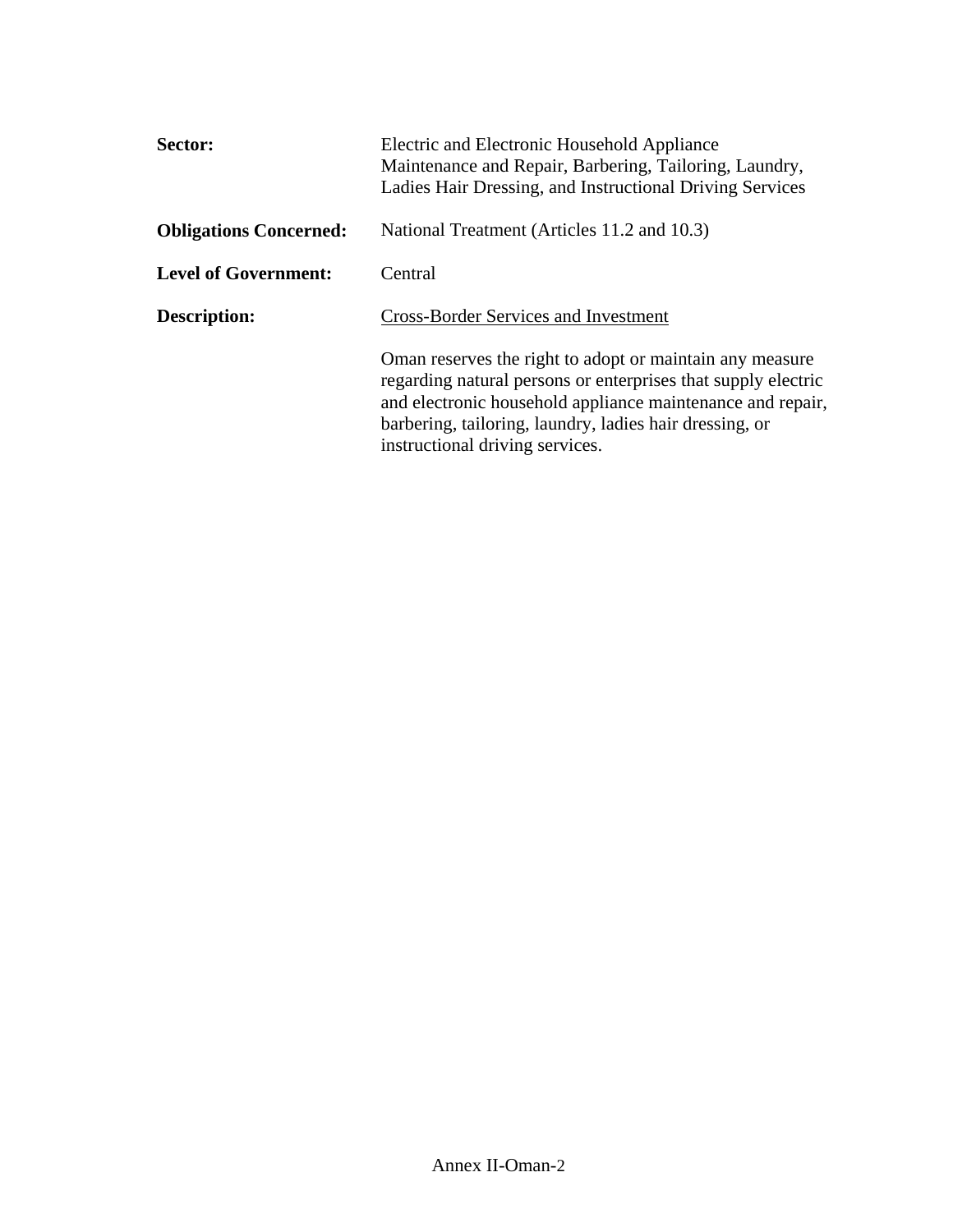| Sector:                       | Typing, Translation, Small Auto Repair, Calligraphy,<br>Photocopying, and Upholstery Services                                                                                                                     |
|-------------------------------|-------------------------------------------------------------------------------------------------------------------------------------------------------------------------------------------------------------------|
| <b>Obligations Concerned:</b> | National Treatment (Articles 11.2 and 10.3)                                                                                                                                                                       |
| <b>Level of Government:</b>   | Central                                                                                                                                                                                                           |
| Description:                  | <b>Cross-Border Services and Investment</b>                                                                                                                                                                       |
|                               | Oman reserves the right to adopt or maintain any measure<br>regarding natural persons or enterprises that supply typing,<br>translation, small auto repair, calligraphy, photocopying, or<br>upholstery services. |